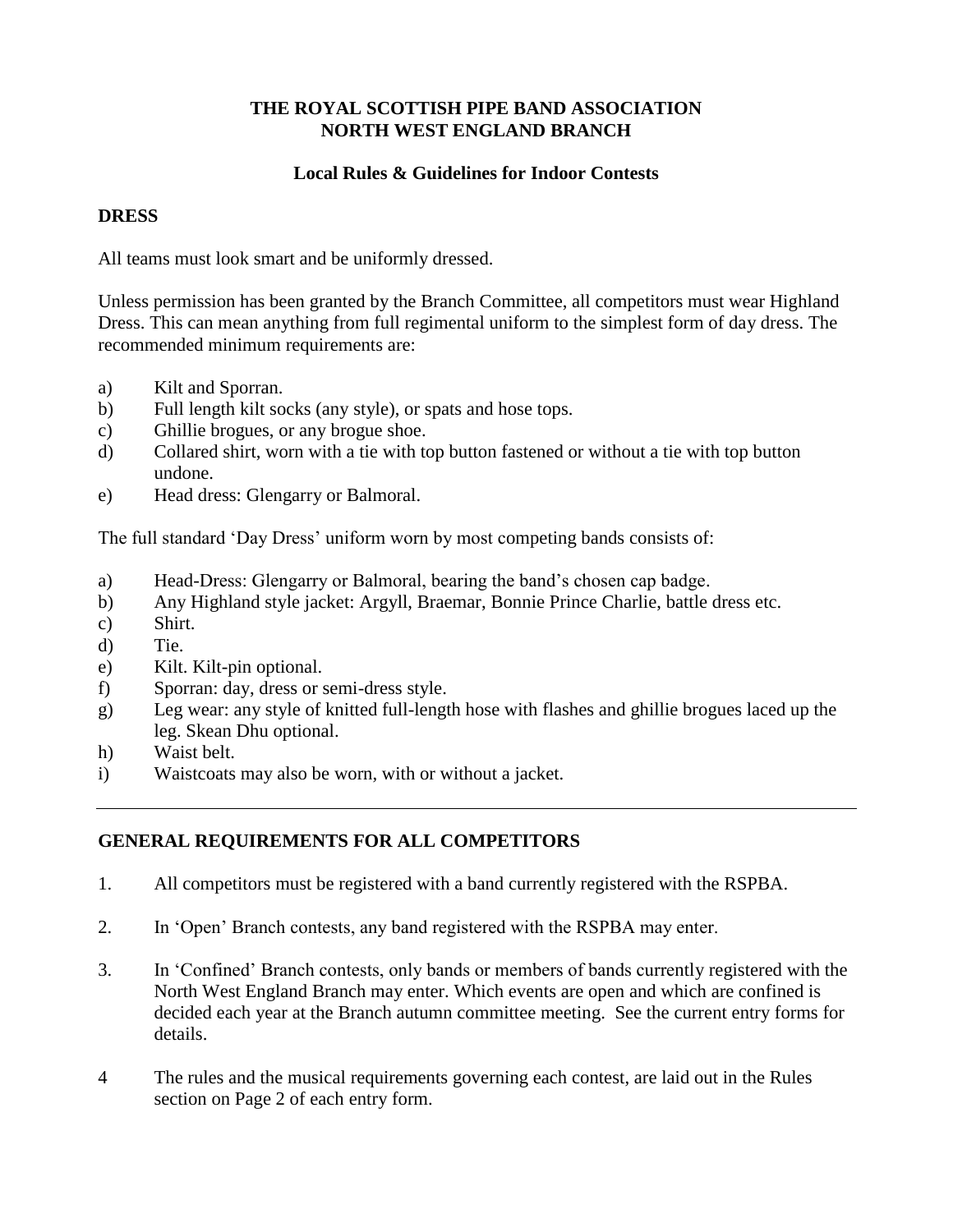#### **Stewards**

Competitors will have rooms assigned to them for the day for tuning and preparing. There will be a steward on duty whose job it is to keep them informed as to when they are on and how much time they have to go. Shortly before you are due to go on you will be called through to the final tuning area to do any final preparations.

Competitors must follow the instructions of the steward promptly when called. Any excessive delay in complying may result in disqualification.

## **Entering the Contest Area**

*(Trio Piping, Quartets and Minibands only)*

In Trio Piping, Quartet Piping and Miniband contests no tuning is allowed in the room where the contest is being held Enter the hall with pipes down, marching in single file to the playing area.

#### *(Solo Piping only)*

Tuning is allowed in the contest room but it should be kept to a minimum. Excessive tuning here may result in disqualification.

# **GUIDELINES**

What follows in this section are not rules which have to be adhered to. But they do describe accurately what the usual customs are and what the judges expect and like to see.

# **Band Set Up**

There is no stipulation as to what formation you take up. Many bands form a complete circle. The ideal formation is a half-circle facing the audience. A good suggestion is to have your pipers on one side and the drummers on the other. It is also a good idea to keep at least ten feet away from the judges' table.

#### **Entry to Competition**

Make a smart entrance. Form up outside the hall in single file, pipe corps first, led by the Pipe Major. Pipes should be down. March into the hall, in silence or on the tap, ie. the leading drummer or bass drummer giving a single tap on the drum on each left foot to keep everyone in step. Take up your chosen formation, marking time until everyone is in position. The Pipe Major then gives the order "Band Halt". When the judge indicates that he is ready to begin, the P/M then gives the command "Pipes Up".

#### **Performance**

The judging starts from the beginning of the first drum roll (in Trio Piping the first sound from the drones) and ends with the last note played. The drumming judge is listening for 2 smooth three-pace rolls which start and finish together. The piping judge is listening for all the chanters coming in together at the end of the second roll, holding a steady sustained 'E" for two beats, and then breaking together into the first tune. At the end of the performance they will be listening for all the pipers